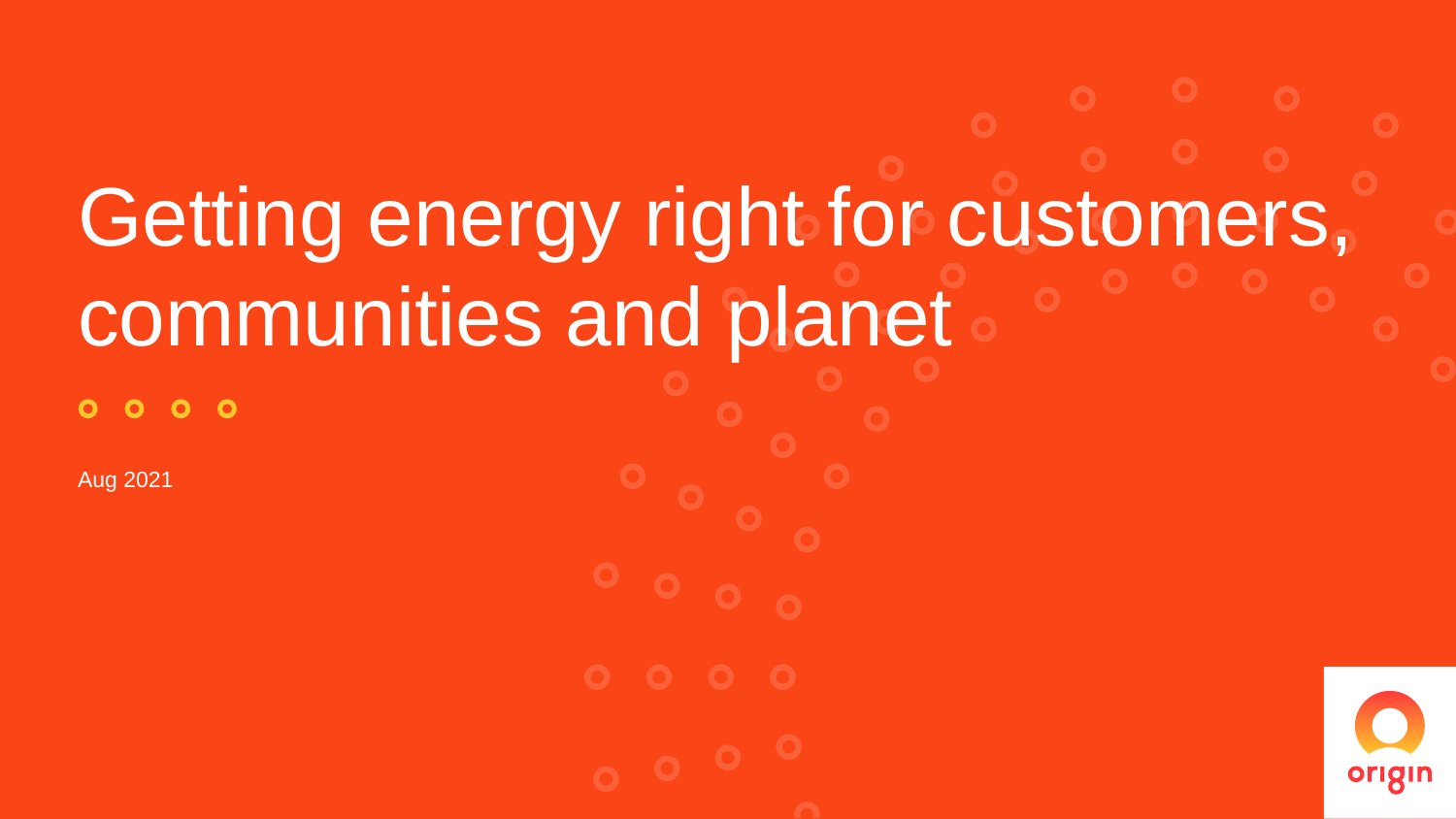Origin is a leading Australian integrated energy company with business activities spanning exploration, production, generation, wholesale electricity and gas trading, domestic and export sales and a growing renewable energy portfolio

**1.2 GW**  renewable capacity

**>25%**  renewables and storage capacity

**7.4 GW**  existing generation capacity supporting renewables

#### **Flexible fuel supply**

>4 million customers, delivering 30% of east coast domestic gas demand as well as export

**9 mtpa** Existing energy (LNG) exports



- A market leading electricity and natural gas generator and retailer covering the east coast of Australia
- Over 20 years of experience in wholesale electricity trading supported by a flexible generation and fuel position and growing renewable energy capacity

#### **Energy markets Integrated gas**

- Trusted energy exporter to Japan and China with 37.5% shareholding in Australia-Pacific LNG (APLNG), Australia's largest coal seam gas (CSG) to LNG export project
- APLNG commenced full operations in FY2017
- Exploration and development prospects outside APLNG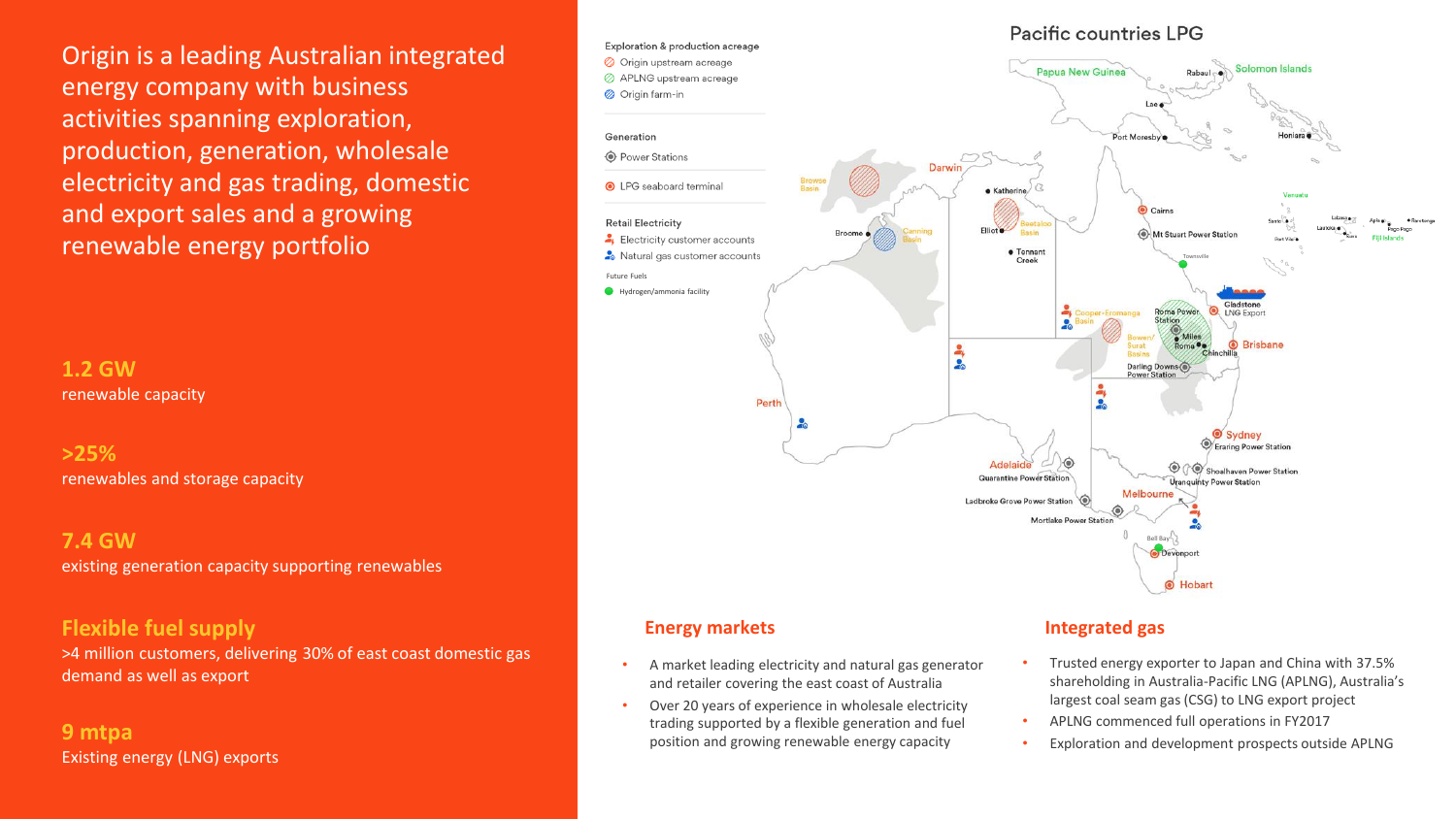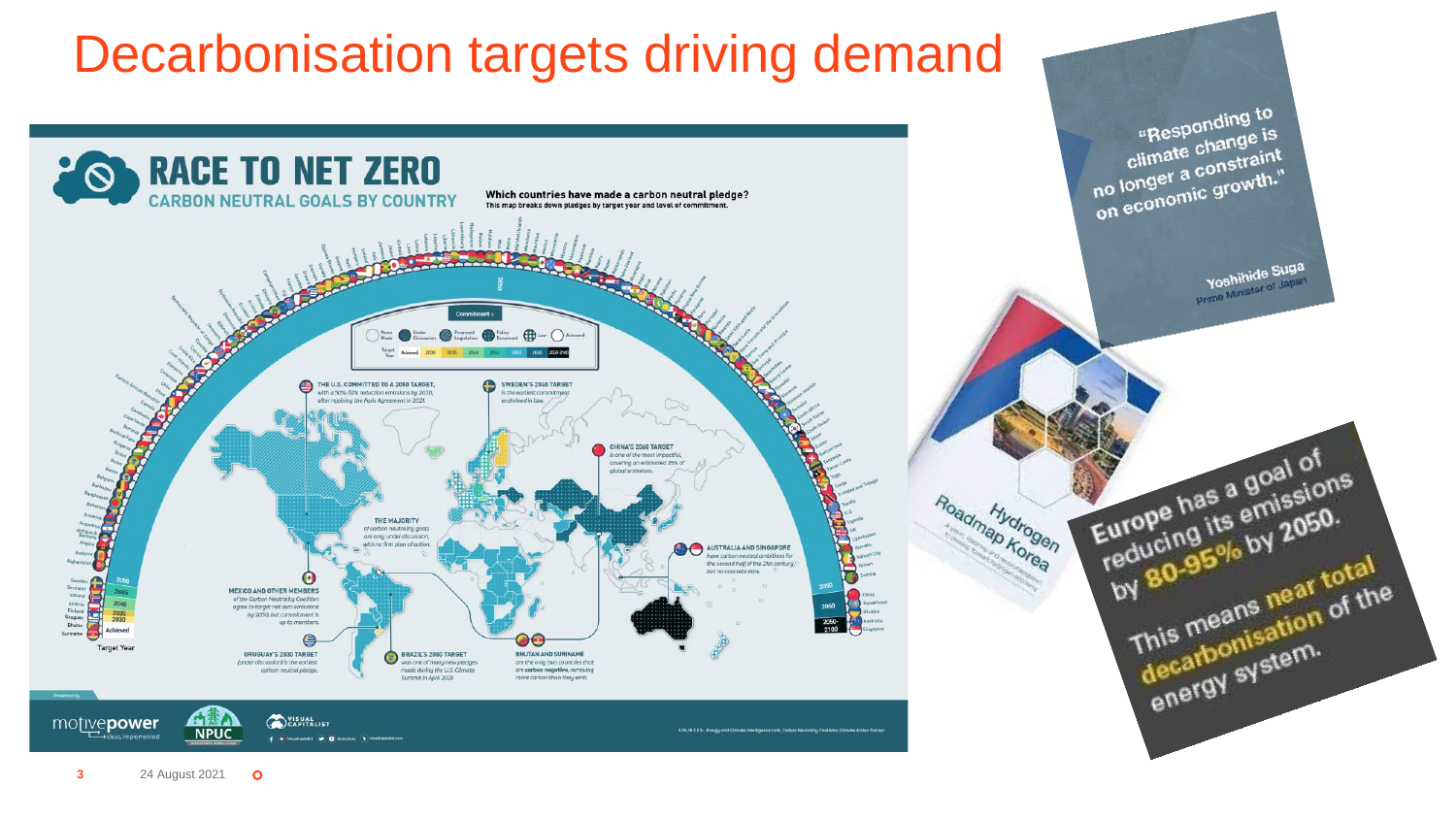### Bell Bay feasibility study with Tasmanian Government underway

#### **Project Details**

- >420ktpa ammonia export and domestic supply (ammonia and hydrogen available domestically)
- >500MW+ electrolyser



### **Project Timing**

#### Targeting FEED in CY2022

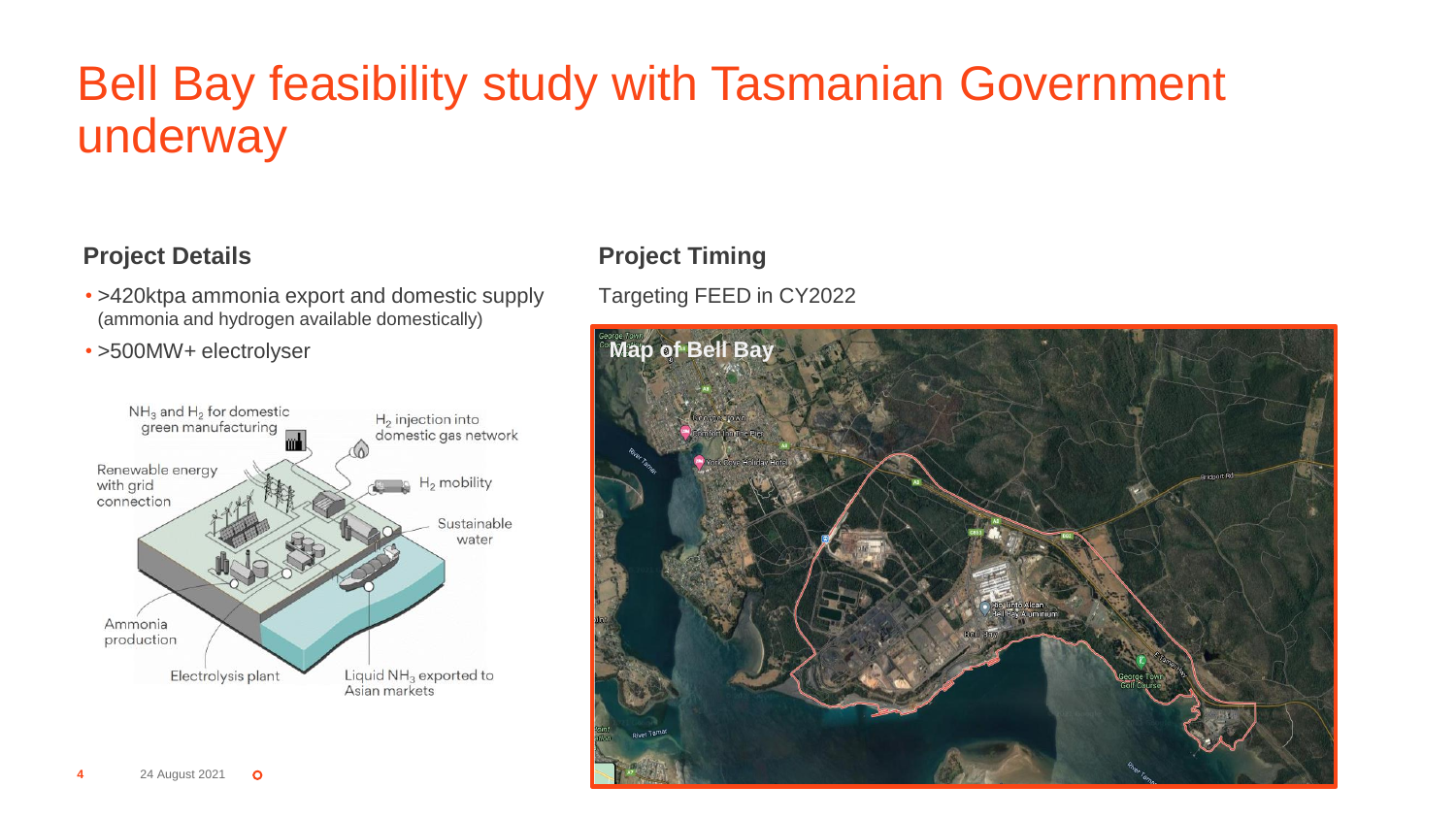## What else are we working on?

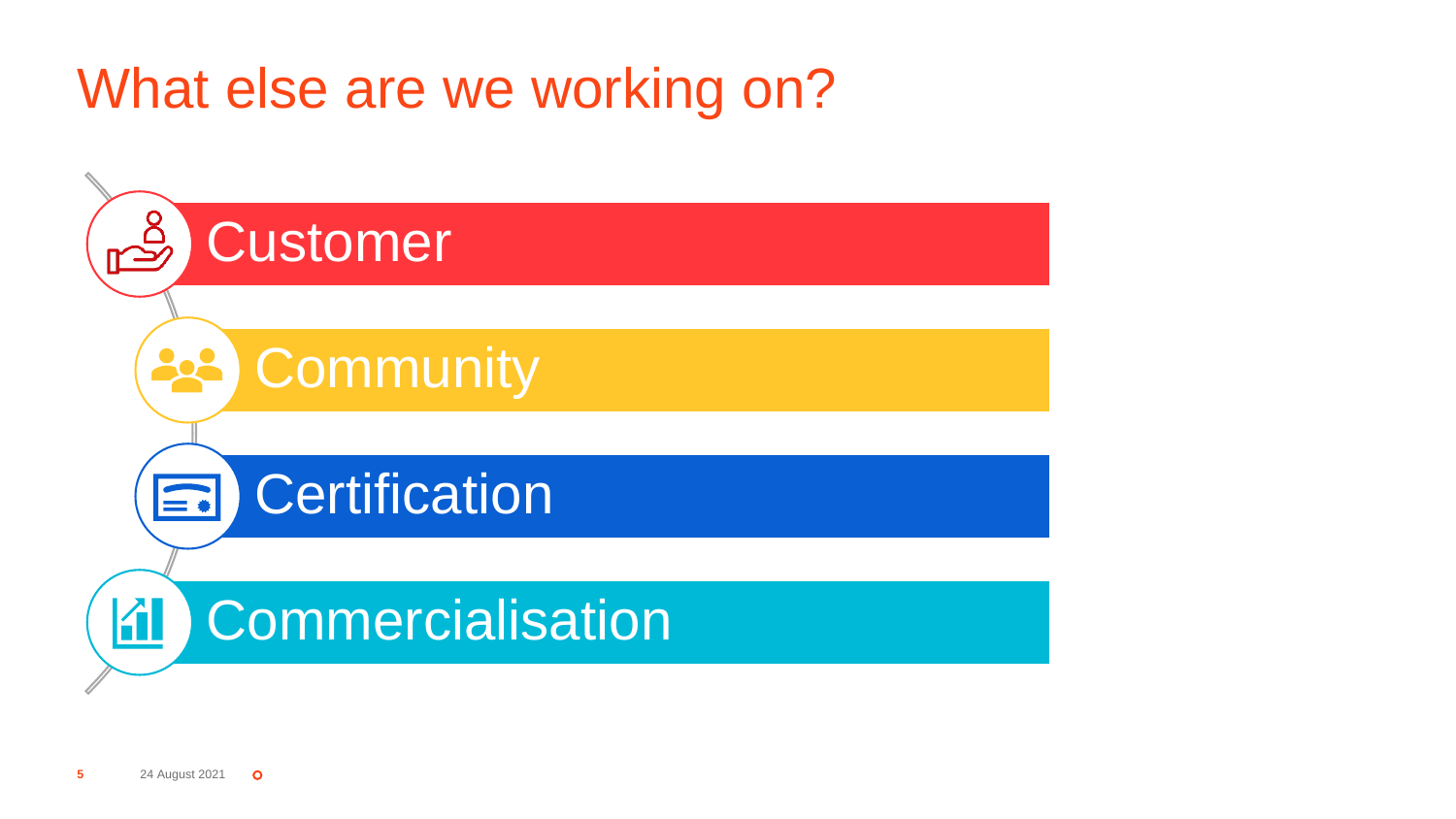## Global demand for hydrogen is projected to exist across multiple segments

- $\checkmark$  Emerging markets are expected to drive most of the future growth in the hydrogen market
- $\checkmark$  Demand growth is expected to be driven by steel production, shipping and heavy road transport
- $\checkmark$  Ammonia is a flexible fuel both in its pure form and as a carrier of hydrogen with a large addressable market
- $\checkmark$  Demand for pure ammonia is expected to grow exponentially in the maritime industry as well as in power generation (co-firing with coal) and industrial applications such as refrigerants



Source: BloombergNEF. Note: NCS-CEHP is NEO Climate Scenario: Clean Electricity and Hydrogen Pathway.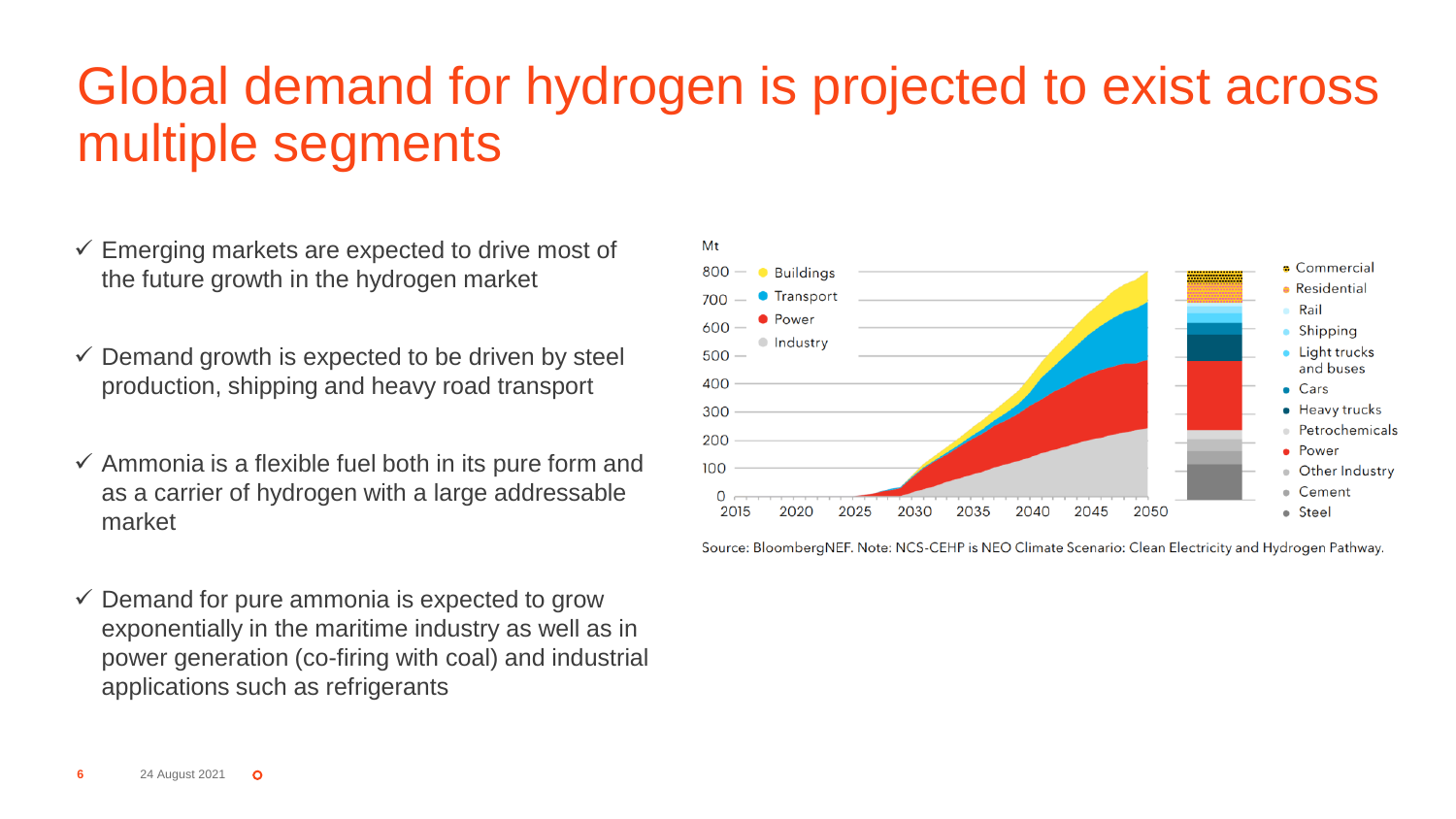## A partnership approach